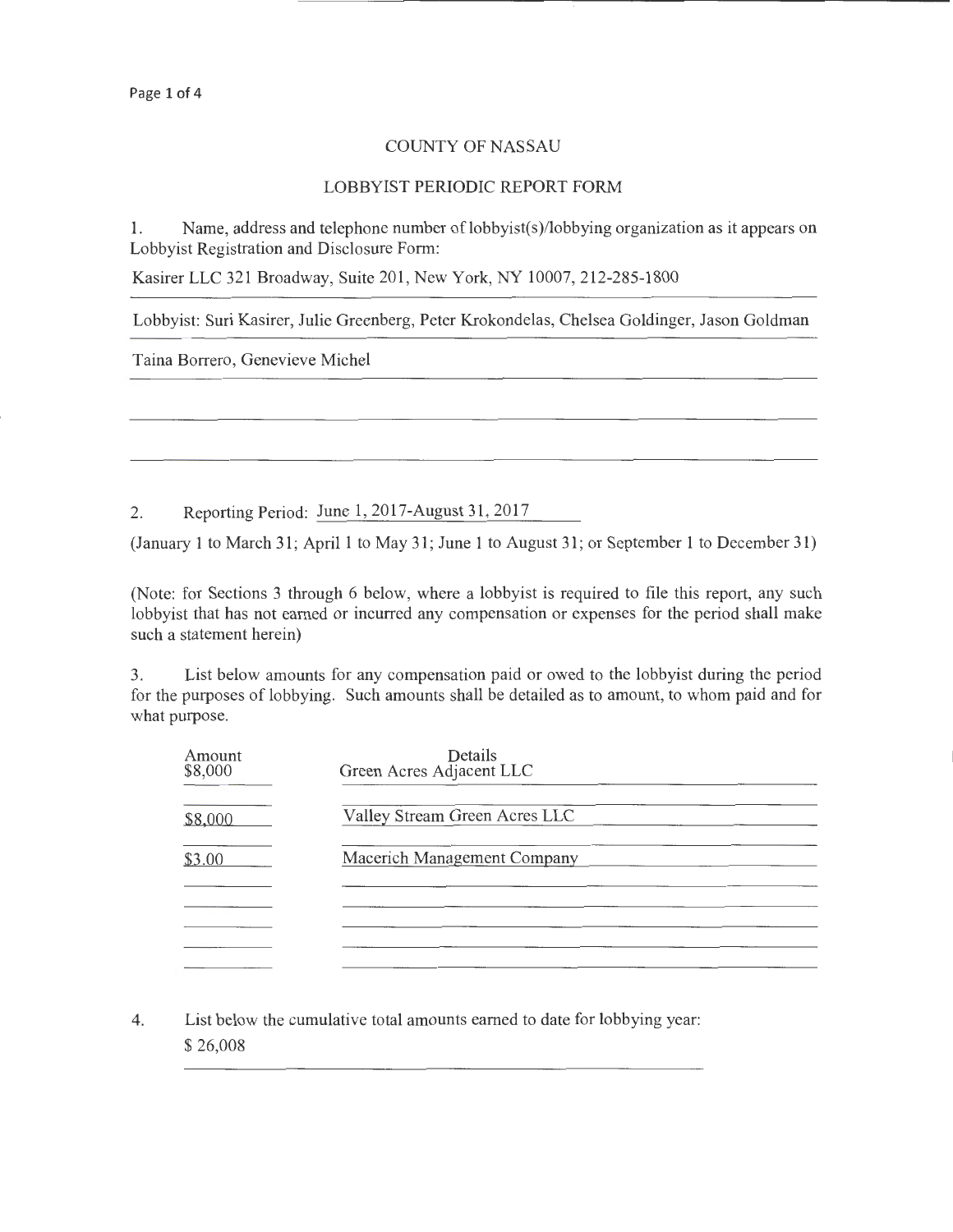Page 2 of 4

5. List below amounts for any expenses expended or incurred by the lobbyist during the period for the purposes of lobbying. Such amounts shall be detailed as to amount, to whom paid and for what purpose.

| Amount | Details                                                                                |
|--------|----------------------------------------------------------------------------------------|
| \$0.00 | N/A<br>the contract of the contract of the contract of the contract of the contract of |
|        |                                                                                        |
|        |                                                                                        |
|        |                                                                                        |
|        |                                                                                        |
|        |                                                                                        |
|        |                                                                                        |
|        |                                                                                        |
|        |                                                                                        |
|        |                                                                                        |

6. List below the cumulative total amounts expended to date for lobbying year: \$0.00

(In lieu of completing 7 through 10 below, you may attach a copy of your Lobbyist Registration and Disclosure Form, provided the information has not changed.)

7. List whether and where the lobbyist(s)/lobbying organization is registered as a lobbyist (e.g. Nassau County, New York State):

New York State, New York City, Nassau County

8. Name, address and telephone number of client(s) by whom, or on whose behalf, the lobbyist is retained, employed or designated.

Macerich Management Company 11311 North Tatum Blvd. Phoenix, AZ 85028

Green Acres Adjacent LLC 401 Wilshire Blvd, Ste 700, Los Angeles, CA 90401

Valley Stream Green Acres LLC 401 Wilshire Blvd, Ste 700, Los Angeles, CA 90401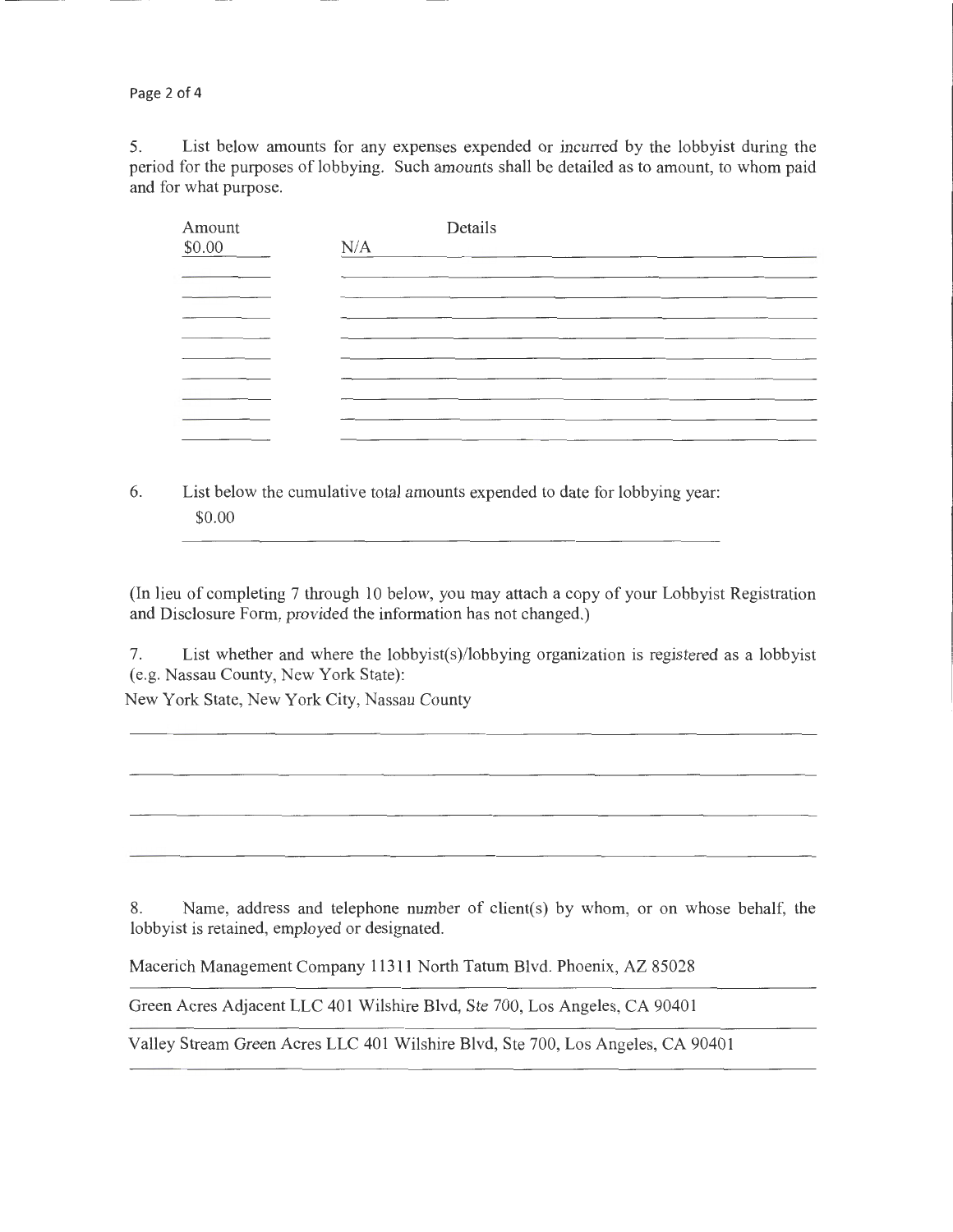Page 3 of 4

Phone for All: 310-394-6000

9. Describe lobbying activity conducted, or to be conducted, in Nassau County, and identify client(s) for each activity listed, during the Reporting Period.

Real Estate Issues on behalf of Macerich Management Comapny, Green Acres Adjacent LLC, and Valley Stream Green Acres LLC

10. The name of persons, organizations or governmental entities before whom the lobbyist has lobbied during the period.

Nassau County Executive, Nassau County Legislature, Nassau County Comptroller

Nassau County Police Department, Hempstead Town Board, Hempstead Town Supervisor

Valley Stream Mayor